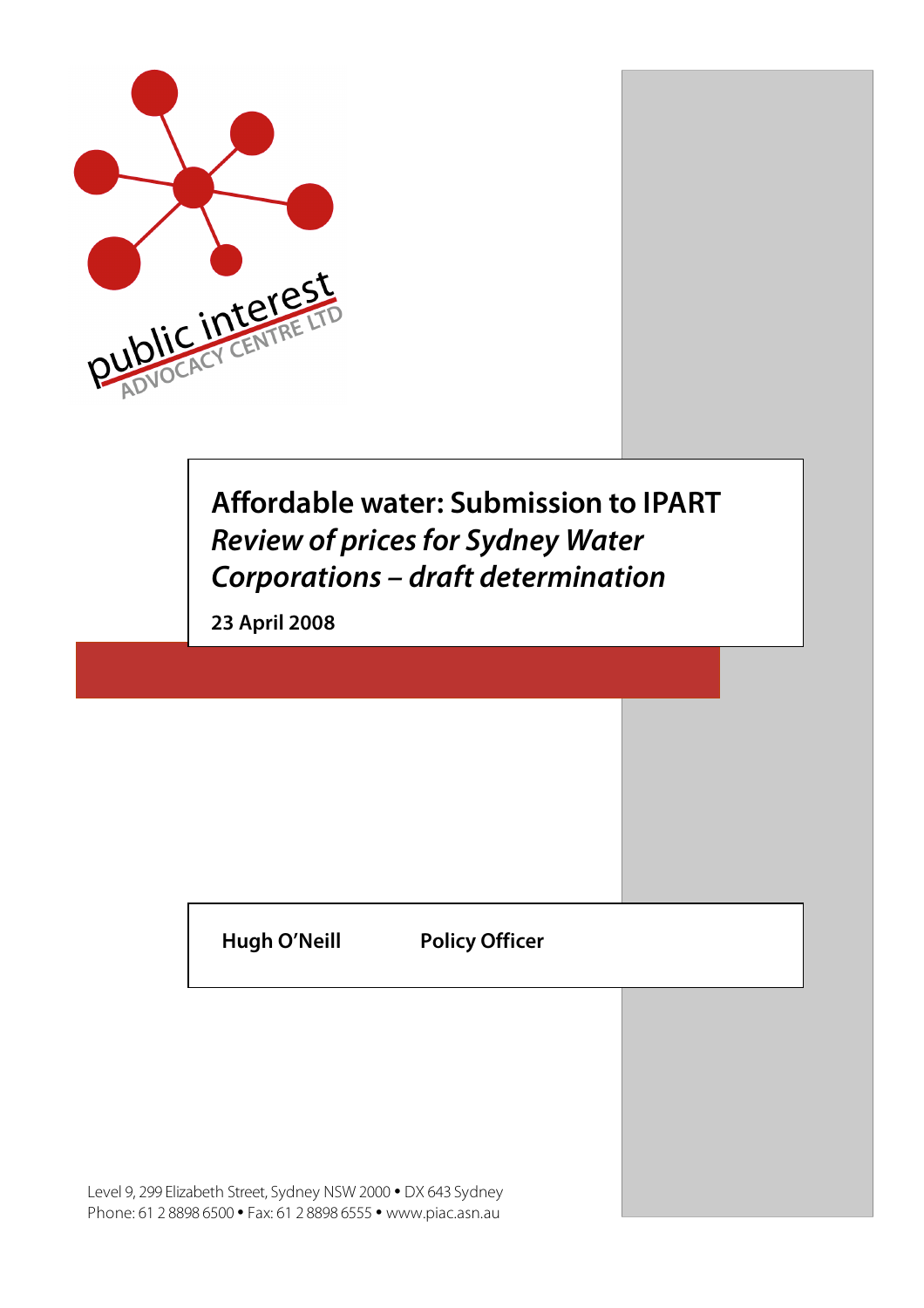# **Public Interest Advocacy Centre**

The Public Interest Advocacy Centre (PIAC) is an independent, non-profit law and policy organisation that identifies public interest issues and works co-operatively with other organisations to advocate for individuals and groups affected.

PIAC seeks to promote a just and democratic society by making strategic interventions on public interest issues in order to:

- expose unjust or unsafe practices, deficient laws or policies;
- promote accountable, transparent and responsive government;
- encourage, influence and inform public debate;
- promote the development of law—both statutory and common—that reflectsthe public interest; and
- develop community organisations to pursue the interests of the communities they represent.

### **Energy + Water Consumers' Advocacy Program (EWCAP)**

This Program was established at PIAC asthe Utilities Consumers' Advocacy Program in 1998 with NSW Government funding. The aim of the Program isto develop policy and advocate in the interests of low-income and other residential consumersin the NSW energy and water markets. PIAC receives policy input to the Program from a community-based reference group.

## **Introduction**

PIAC is pleased to provide comment on the Independent Pricing and Regulatory Tribunal's (IPART) draft determination for the review of prices for Sydney Water Corporation (SWC) water, sewerage, storm-water and otherservices(the Determination).

The Determination makes some very significant changesto the amount and method of calculating water prices. While it islikely that all consumers will experience a price increase to some degree,some consumers will have proportionally larger increases, and others will not be in a strong position to absorb the increases.

PIAC recognisesthat SWC will have considerable capital expenditure outlaysto pay for a variety of infrastructure developments and consumers will now have to face the true cost of the NSW Government's decision to build a desalination plant at Kurnell. However, PIAC seeks to ensure that water-service cost increases are necessary and, in recognition of the essential nature of water, delivered so that they have as small an impact on consumers, particularly disadvantaged consumers, as possible.

To achieve this end, PIAC supports many of the recommendations made in the Determination, particularly regarding miscellaneous charges. However, there are a number of recommendations that PIAC does not believe consumers will benefit from or which require further consider. PIAC's comments on these are provided below.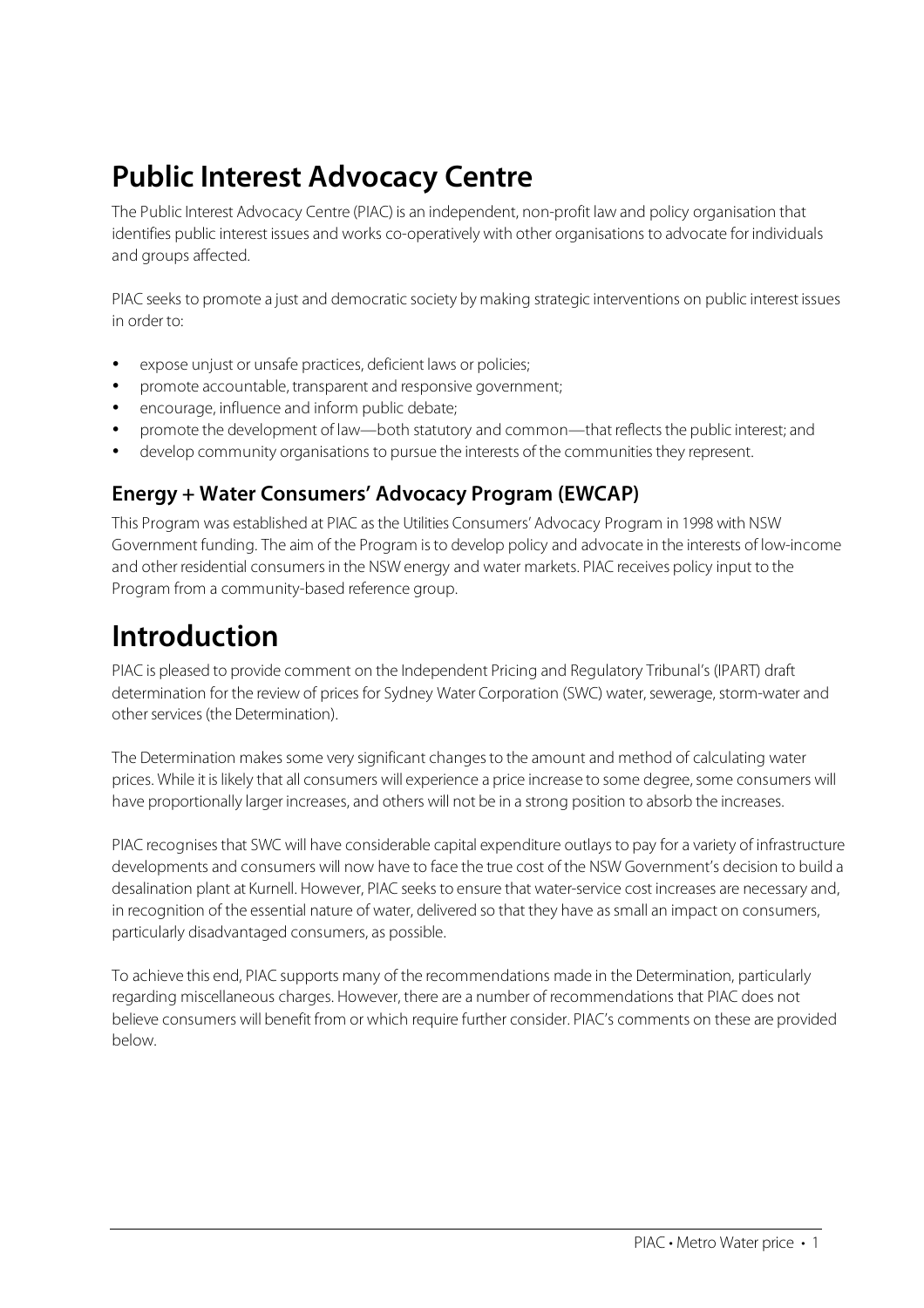# **Price increase**

The Determination is IPART's second water determination in a row to set sizeable annual above-CPI price increases. The recommended price increase of 28% over four years will have a significant impact on SWC customers, who will also need to meet above-CPI price increasesin relation to electricity and gas supply.

### **Price path**

The Determination sets a price path that sees consumers paying an extra 13% for water services in the first year of the determination period, with the size of the annual percentage increase dropping to an extra 2% in the final year. A price path set in this fashion greatly increasesthe severity and number of consumerslikely to suffer price shock. Thisis particularly the case for disadvantaged consumers, as a 13% increase is a substantial impost for low-income or fixed-income households.

The benefit of setting a price path in this manner needsto be weighed against the damage that is caused by price shock. Support must be given to minimise the extent to which consumers suffer price shock.

### **Structure**

PIAC has concerns about the fact that the service charge will increase by a huge 80% over four years, whilst consumption charges will increase by a proportionally smaller 37% for average residential users (still an increase significantly above CPI). High-volume consumers will not have to pay more for their water over the next four years, while low-volume consumers will pay substantially more. This discriminates against lower consumption households, typically those on lower incomes, and has other implications for consumers.

Under the proposed price structure, low-income, low-consumption households will be subject to significant price shock. IPART has not proposed any specific concession schemes designed to assist these households.

The increase in service charge is likely to decrease the incentive for consumers to invest in water-efficient appliances, and does not reward those that have already made the investment. With the possibility of fewer consumersinvesting in water efficiency appliances, this may have flow-on effects for the take up of SWC's demand-management programs, which may further affect SWC's ability to adhere to its water conservation target in its operating licence.

The increase in service charge is to accommodate the removal of the inclining block tariff (IBT). But in removing the IBT and substantially increasing the service charge, a balance has not been achieved. There will simply be a switch from high-volume consumers paying proportionally higher bills than low-volume consumers, to lowvolume consumers paying proportionally higher bills than high-volume consumers.

Whilst PIAC acknowledges IPART's approach to designing the price structure, economic theory must be balanced against social policy and the public interest. PIAC recommends IPART adopt a more balanced approach so that service charges remain a small proportion of a consumer's bill, leaving the majority of the bill (through usage charges) to reflect the volume of water actually consumed. This approach would also remove proportional inequalities between bills for low-volume and high-volume consumers.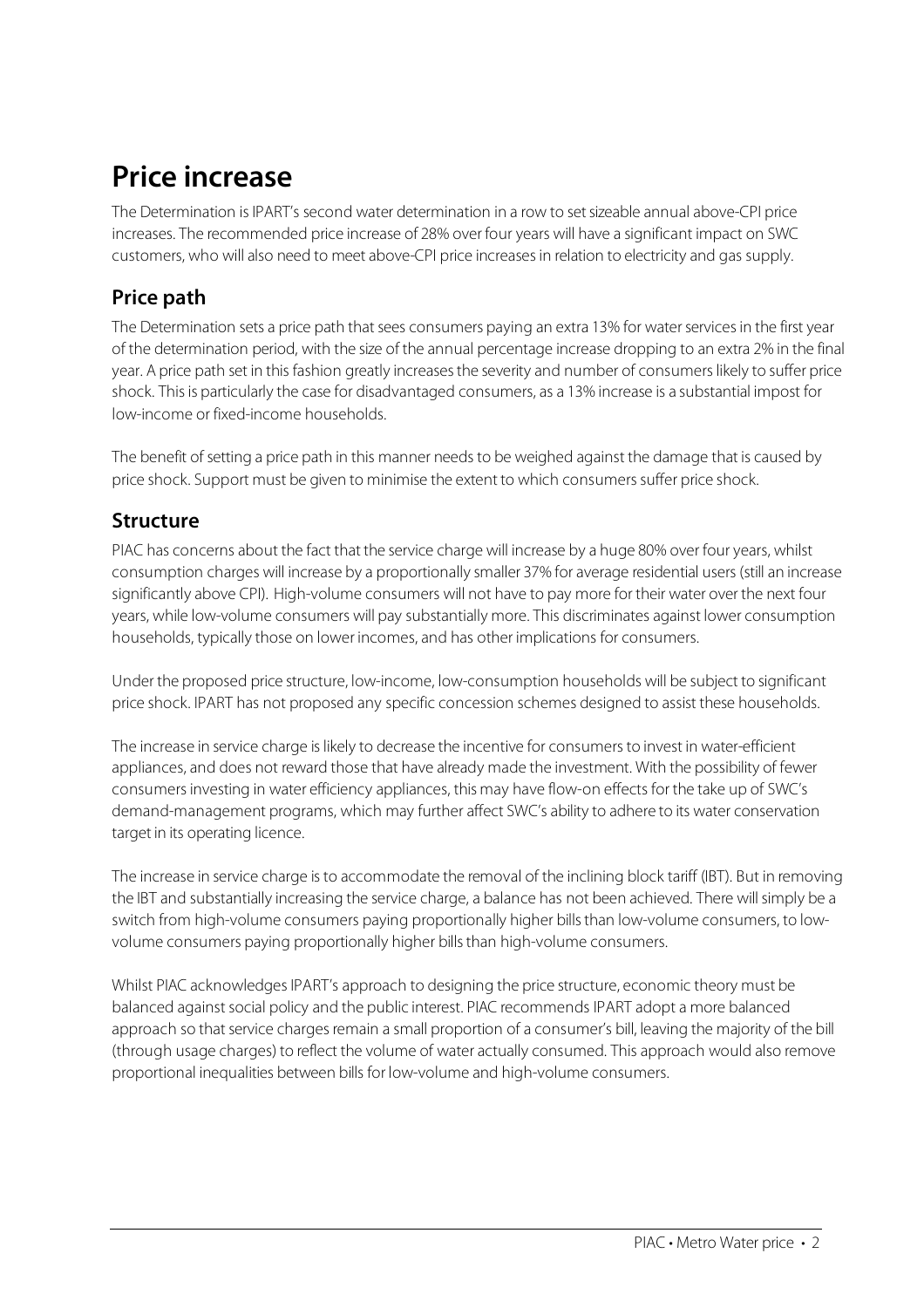## **Pass through of Sydney Catchment Authority (SCA) costs**

The SCA's bulk-water costs to be passed through after 2009 have the potential to substantially increase customer bills after 2009. The necessity of long-term affordability of water for consumers requires IPART to recognise this and establish a contingency plan to deal with the possibility that SCA pass-through costsresult in pricesin excess of a specified level (as determined by IPART, in a fashion similar to IPART's annual review of market-based electricity purchase-cost allowances).

## **Water consumption forecasts**

SWC's current operating licence sets a water conservation target of 329 litres per capita per day by 2011.<sup>1</sup> Based on current figures, SWC islikely to achieve thistarget as consumption levels have dropped from 425 litres per capita per day in 2001 to 389 litres per capita per day in 2007.<sup>2</sup>

However, the Determination has endorsed SWC's proposed consumption forecast of 426 litres per capita per day.<sup>3</sup> This creates a divide between what SWC is seeking to achieve in its operating target and what it expects to receive in revenue. This difference has implications for consumers. For instance, according to SWC, the difference between actual and forecast consumption during the last price determination period, resulted in approximately a \$200 million shortfall in revenue for SWC.<sup>4</sup> Essentially it creates the phenomenon where SWC operates at a loss if it achieves the requirements of its operating license.

PIAC recommends that IPART apply pricing principlesthat enable SWC to receive a revenue amount calculated on the forecast consumption level, but that also providesincentivesto meet its operating licence water conservation target without foregoing revenue. This could take the form of the 'D-factor' in the electricity distribution industry.

This avoids SWC seeking price increases at the beginning of a new price determination period to make up for shortfalls in revenue from previous determination periods. Water conservation incentives also reduce the pressure on costly supply augmentation measures,such as constructing desalination plants.

# **Desalination plant**

PIAC notes that 45 per cent of the price increase is to pay for the desalination plant at Kurnell and related infrastructure. Sydney residents will be paying \$23 per year per household (according to IPART) or up to \$232 million per year in total (according to SWC) for a plant that they will not need over the period of the Determination (given that storage is now around 66% and usage is typically about 15% of total storage capacity per year), and that may not be needed beyond this period if othersupply augmentation and demand management measures are pursued aggressively by SWC.

PIAC supports the Total Environment Centre's concerns, recognised in the Determination, regarding shutting down the desalination plant only when dams levels fall below 70% to 80%.<sup>5</sup> This policy has significant

 $\overline{a}$ 

<sup>&</sup>lt;sup>1</sup> Sydney Water Corporation Operating Licence 2005-10, section 9.1.

 $\frac{2}{3}$  Figures provided by Sydney Water.

<sup>3</sup> IPART, Review of prices for Sydney Water Corporation's water, sewerage, stormwater and other services – Draft Determination (2008) 64.

<sup>&</sup>lt;sup>4</sup> Sydney Water Corporation, Submission to the Independent Pricing and Regulatory Tribunal Review of Prices for Sydney Water Corporation (2007) x.

<sup>5</sup> IPART, above n5, 31.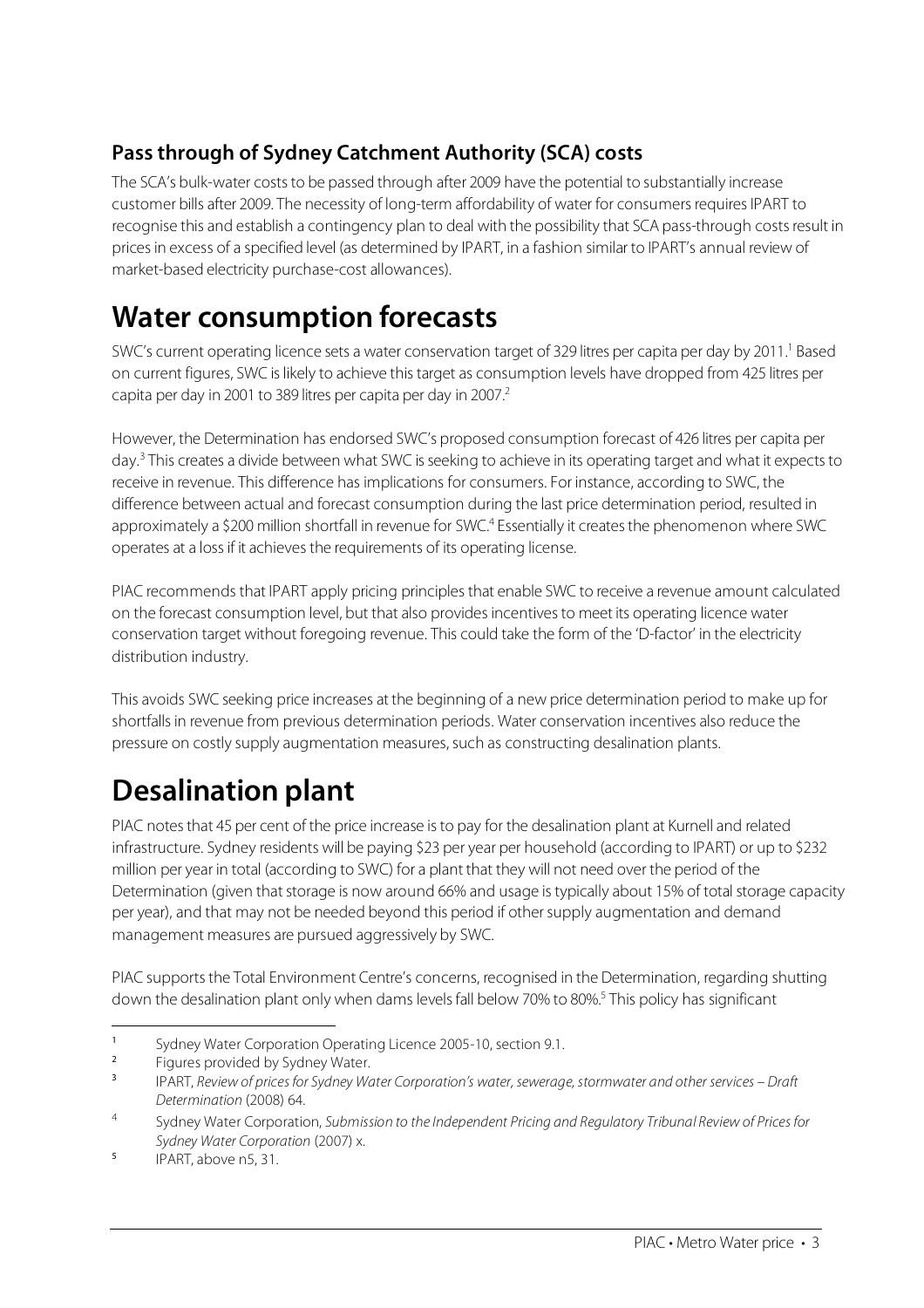environmental and consumer cost implications and deserves further investigation, particularly to determine whether it is more environmentally or cost efficient for consumersto operate the desalination plant only as a critical drought relief measure.

PIAC recommends IPART conduct analysis of how costs would change based on having different on/off guidelines for operating the desalination plant. This is an appropriate measure as it would mimic IPART's examination of the efficiency and cost of bulk water for the SCA.

PIAC notes IPART's scrutiny of the estimated renewable energy costs of operating the desalination plant. Whilst IPART has indicated that it will conduct a more thorough review at the next price determination, PIAC recommends that once the operating contract has been finalised, and particularly after the desalination plant comes online, IPART pay close attention to energy supply arrangements and costs.

# **Scarcity pricing and inclining block tariffs (IBTs)**

PIAC does not believe that inclining block tariffs (IBT) or scarcity pricing are policies that effectively target high discretionary consumers. PIAC has consistently argued that as water is an essential service, and has low price elasticity, price is a poor way to manage demand and reduce consumption. Scarcity pricing and IBTs are therefore an inefficient and inappropriate method of conserving water.

PIAC's analysis shows that IBTs are a blunt demand management tool for a number of reasons:

- Consumers do not see the signal; or don't react if they do. Potentially as a result of the infrequency in billing, only 63% of households using over 500 kL per annum were aware that there was a two-tier pricing system and less than half claimed they had changed their consumption due to the two-tier system.
- IBTs do not necessarily target non-discretionary consumption. Whilst there is a tendency for households consuming more than 500 kL per annum to have more water intensive appliances in the home (33% had a pool compared to the average of 11%),<sup>6</sup> 80% of these households have children and the average household size for household using more than 500kL per annum is 4.7, compared to 1.6 for those using less than 100kL per annum.<sup>7</sup> Consumption is determined and charged per household, not per head, making it difficult to determine the non-discretionary consumption of the consumer.
- IBTs affect large numbers of low-income consumers. As the table below illustrates, despite being less able to afford higher water bills than high-income consumers, IBTs affected nearly as many low-income consumers as high-income consumers. 8

 $\overline{a}$ 

<sup>&</sup>lt;sup>6</sup> IPART, Residential energy and water use in Sydney, the Blue Mountains and Illawarra – Research Paper 29. (2007) 39.<br><sup>7</sup> PART above n<sup>6</sup>.<sup>22</sup>

IPART, above n6, 33

<sup>8</sup> Gerard O'Dea and Jennie Cooper, Water scarcity: Does it exist and can price help solve the problem? (2008) 7.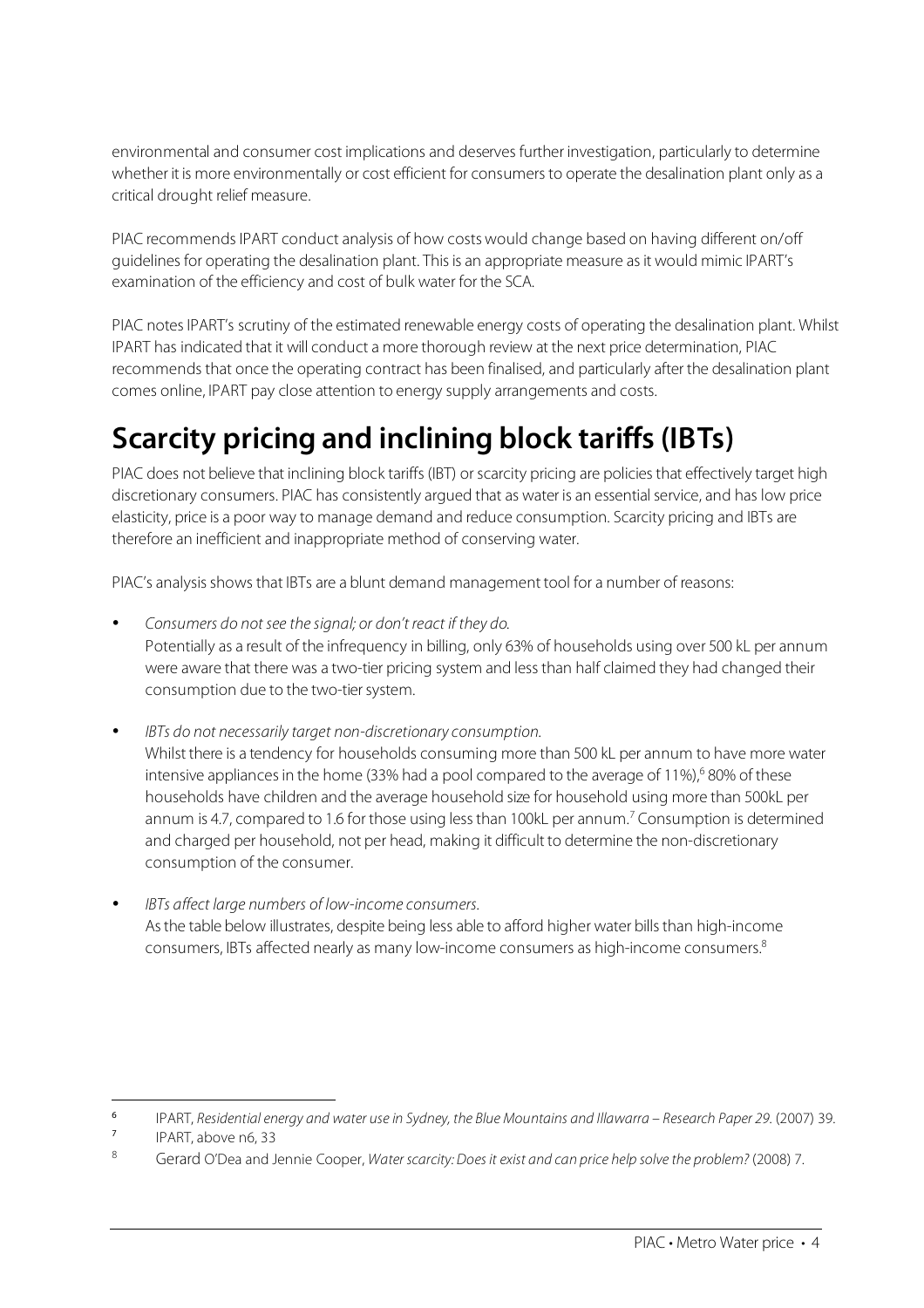| <b>IBT-affected:</b>    | Number of households<br>affected | <b>Percentage affected</b> |
|-------------------------|----------------------------------|----------------------------|
| Low income i            | 19,500                           | 16%                        |
| Average (middle) income | 74.500                           | 62%                        |
| High income             | 26,000                           | 22%                        |
| Total                   | 120,000                          | 100%                       |

PIAC therefore supports IPART's decision to remove IBTs.

However, it does not support IPART's justification for this decision: that it does not consider Sydney to be facing short-term water scarcity, and therefore an IBT is no longer warranted. This justification does not acknowledge that price is a poor way to reduce consumption, and leaves open the reinstatement of IBTs should Sydney's watersupply again become scarce. It also appears at odds with IPART's decision to reject the introduction of scarcity pricing because of itsinability to protect vulnerable consumers from very large price increases.

IPART's assertion that Sydney is no longer facing watershortagesin the short term should not be cause for governments, SWC or IPART to abandon water-conservation measures or alternative collection and storage strategies. PIAC believesthat this attitude in the long term will lead Sydney away from sourcing waterselfsufficiently and too soon require consumersto pay for the construction of another desalination plant.

## **Miscellaneous charges**

### **Late fee**

PIAC supports IPART's decision to reject the imposition of late payment fees, as recommended in PIAC's submission to IPART's review of prices for SWC Corporation 2008-2012. PIAC notesthat this does not preclude SWC from providing non-punitive incentives to consumers for timely bill payment.

### **Credit card**

PIAC supports IPART's decision to reject the imposition of credit card payment fees, as recommended in PIAC's submission to IPART's review of prices for SWC Corporation 2008-2012.

### **Meter refit proposal by Sydney Water**

PIAC supports SWC's goal of reducing the number of consumers that have larger than 20mm meters connected to their property. However, SWC should bear the cost of refitting the meters, rather than imposing penalties on consumers, because the meters were originally installed by SWC, and the benefit of the transition is to SWC. PIAC therefore supports IPART's decision not to increase the fixed-fee charge for consumers that have larger meters.

# **Concessions policy**

SWC operates an inclusive and important concessions scheme, and PIAC acknowledges SWC's innovative programs that deliver water efficiency and affordability to consumers. However, hard work will be required to provide relief to disadvantaged consumers who will face considerable challengesin meeting the price increases proposed in the Determination.